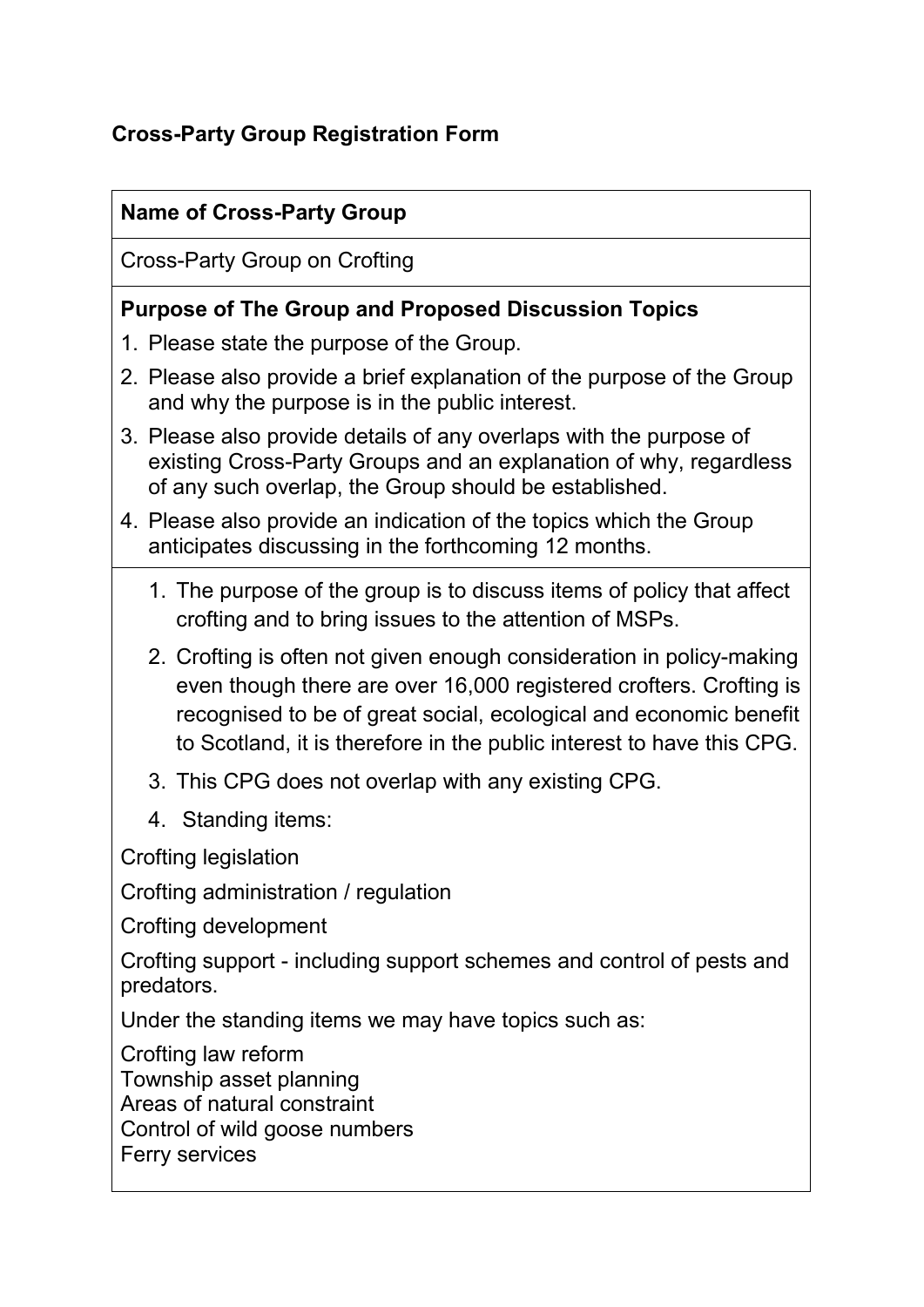## **MSP Members of the Group**

Please provide names and party designation of all MSP members of the Group.

Rhoda Grant SL

Alasdair Allan SNP

Beatrice Wishart SLD

Edward Mountain SC&U

Donald Cameron SC&U

Fergus Ewing SNP

Jamie Halcro-Johnston SC&U

Ariane Burgess SGP

Jenni Minto SNP

## **Non-MSP Members of the Group**

For organisational members please provide only the name of the organisation, it is not necessary to provide the name(s) of individuals who may represent the organisation at meetings of the Group.

| <b>Individuals</b> | <b>Abigail Anne Campbell</b> |
|--------------------|------------------------------|
|                    | <b>Alistair Prior</b>        |
|                    | Angus MacDonald              |
|                    | <b>Becky Shaw</b>            |
|                    | <b>Billy Neilson</b>         |
|                    | <b>Brian Inkster</b>         |
|                    | David Atkinson               |
|                    | <b>Donald Bruce</b>          |
|                    | Donald Meek                  |
|                    | Douglas Coulter              |
|                    | Eilidh MacLellan             |
|                    | <b>Fiona MacKenzie</b>       |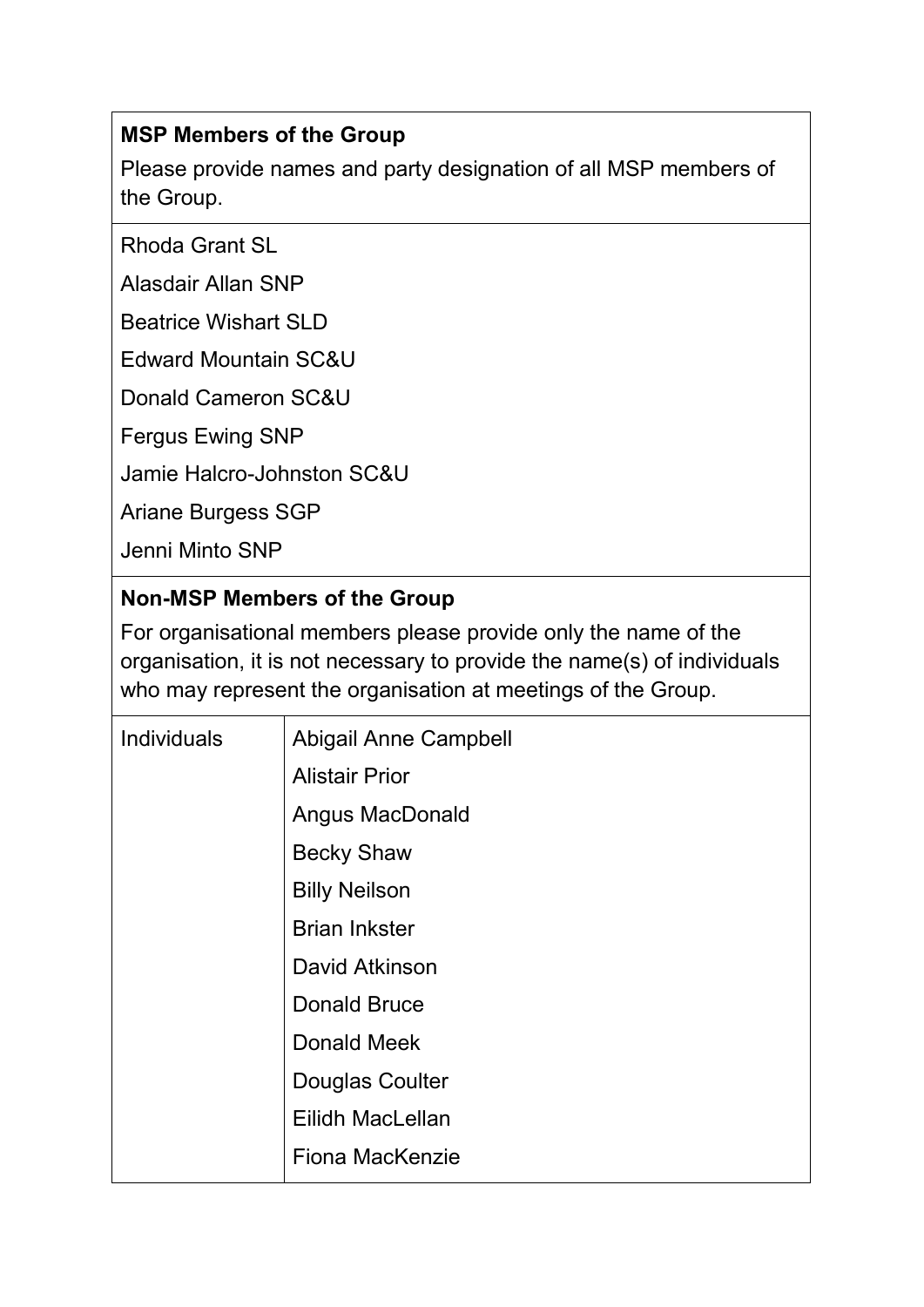|               | Gwyn Jones                                |
|---------------|-------------------------------------------|
|               | <b>lain MacKinnon</b>                     |
|               | Jamie McGrigor                            |
|               | Jamie McIntyre                            |
|               | Jean Urquhart                             |
|               | <b>John Norman Macleod</b>                |
|               | John Williamson; Lorna Murray             |
|               | <b>Mark Shucksmith</b>                    |
|               | Morag Jardine                             |
|               | <b>Donald Murdie</b>                      |
|               | Paddy Zakaria                             |
|               | <b>Richard Frew</b>                       |
|               | <b>Rod Mackenzie</b>                      |
|               | <b>Rosemary Champion</b>                  |
|               | <b>Ross McLaren</b>                       |
|               | <b>Tom Gray</b>                           |
|               | <b>Zoe Russell</b>                        |
| Organisations | <b>Crofting Commission</b>                |
|               | <b>Comhairle nan Eilean Siar</b>          |
|               | <b>Farmers for Stock-free Farming</b>     |
|               | <b>Future Woodlands</b>                   |
|               | <b>Highlands &amp; Islands Enterprise</b> |
|               | <b>James Hutton Institute</b>             |
|               | <b>Land Workers' Alliance</b>             |
|               | Lantra                                    |
|               | <b>Nation Farmers Union Scotland</b>      |
|               | <b>Registers of Scotland</b>              |
|               | <b>BBC</b>                                |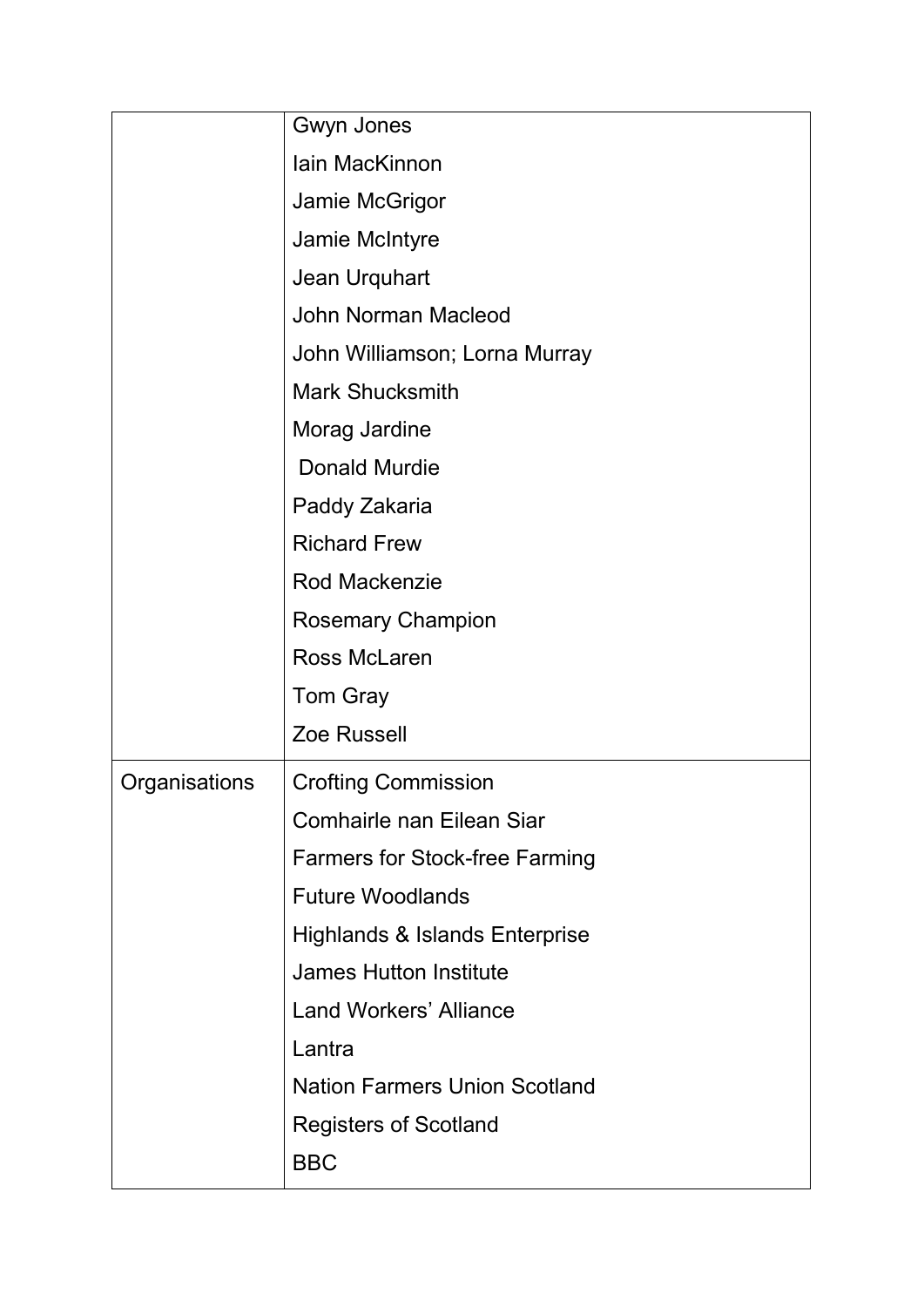| <b>RSPB</b>                            |
|----------------------------------------|
| SRUC / SAC                             |
| <b>Nourish Scotland</b>                |
| <b>Scottish Crofting Federation</b>    |
| <b>Scottish Government</b>             |
| <b>Scottish Land and Estates</b>       |
| Scottish Natural Heritage (NatureScot) |
| UHI                                    |
| <b>Woodland Trust Scotland.</b>        |
|                                        |

# **Group Office Bearers**

Please provide names for all office bearers. The minimum requirement is that two of the office bearers are MSPs and one of these is Convener – beyond this it is a matter for the Group to decide upon the office bearers it wishes to have. It is permissible to have more than one individual elected to each office, for example, coconveners or multiple deputy conveners.

| Rhoda Grant MSP             |
|-----------------------------|
| <b>Beatrice Wishart MSP</b> |
| Alasdair Allan MSP          |
| <b>Edward Mountain MSP</b>  |
| <b>Patrick Krause</b>       |
|                             |

## **Financial Benefits or Other Benefits**

Please provide details of any financial or material benefit(s) the Group anticipates receiving from a single source in a calendar year which has a value, either singly or cumulatively, of more than £500. This includes donations, gifts, hospitality or visits and material assistance such as secretariat support.

The group benefits from the secretariat support provided by Patrick Krause, an employee of SCF, most of which is in his own time and for